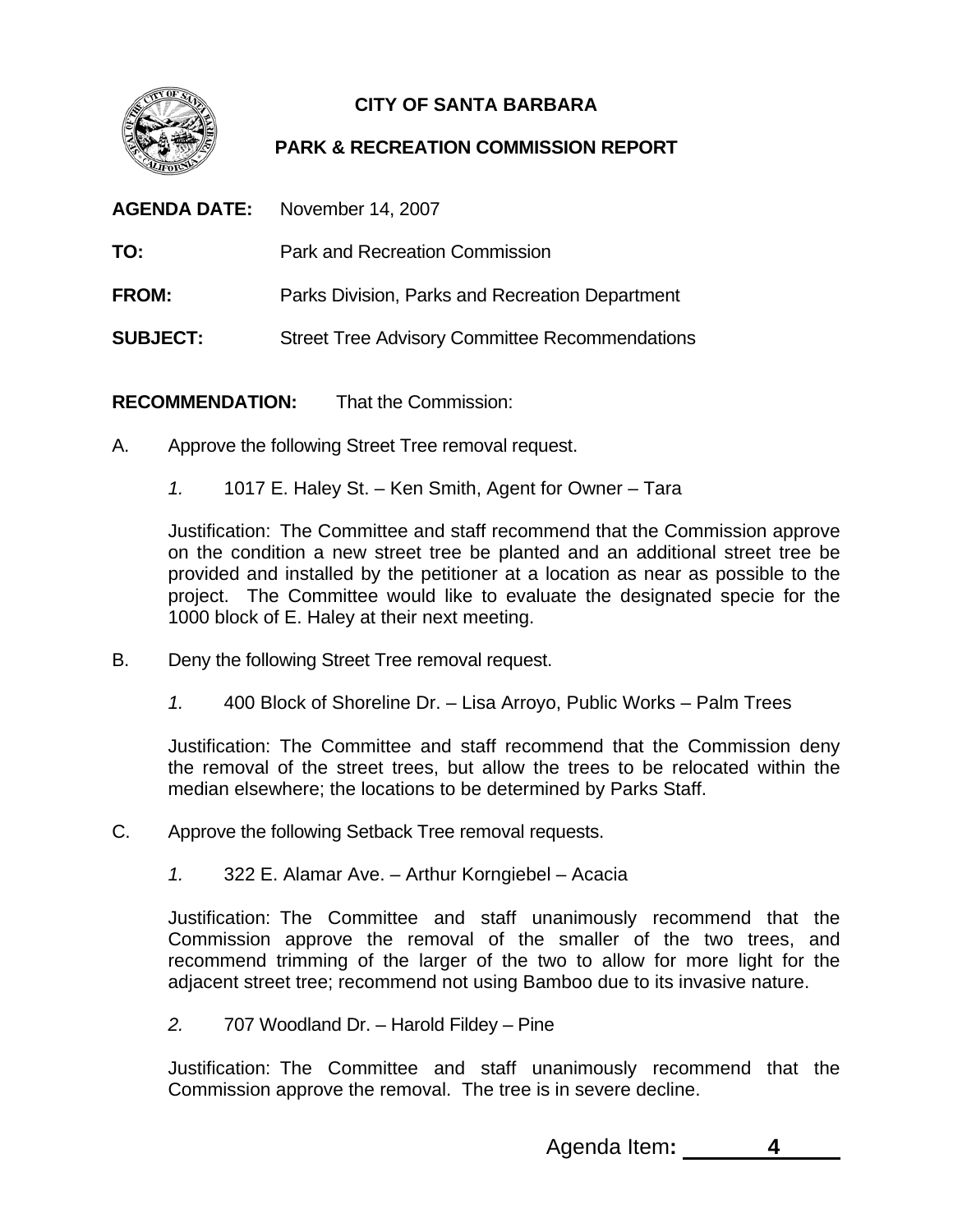## *.* 1017 E. Haley St. – Ken Smith, Agent for Owner – Pine *3*

Haley St. street tree above. The locations will be as close to the project as possible. Justification: The Committee and staff approve removal on the condition three replacement trees be planted by the petitioner in vacant street tree areas along the street. Specie to be determined at the next STAC Meeting as in item 1017 E.

- D. Postpone a decision for the following Street Tree removal request.
	- 1. 25 E. Anapamu St. Joshua Haggmark, Engineer Pyrus kawakamii and Pyrus calleryana

until a decision is made about Casas Las Granadas because the project may open up opportunities to provide for more trees. Justification: The Committee and staff recommend that the Commission hold off

Discussion: The request for street tree removal at this location came because Granadas project. These trees would need to be removed due to their location in section of Anapamu Street. The new design will include tree grates and the current location of the trees is not conducive to tree grates. the sidewalk is scheduled to be replaced in conjunction with the Casas Las relation to the curb if the design of the sidewalk is to be consistent along this

On October 12, 2007 the Park and Recreation Commission, and the Street Tree Agency was to provide locations for street trees to increase shade and return landscape design and directed the project be resubmitted with changes proposed for the handicap access ramp within the project and the water meters currently located in the sidewalk. Advisory Committee discussed the placement of street trees in front of Casas Las Granadas. At that time the Commission direction to the Redevelopment with proposed species. Since that time the HLC has rejected the plaza

The Committee and staff determined it may be in the best interest for street tree numbers and placement to be determined after the HLC is satisfied with the design of the plaza. They felt design changes could improve street tree opportunities for Casas Las Granadas and 25 E Anapamu.

Casas Las Granadas and recommend the Commission postpone a decision for 25 E Anapamu Street as well. As a result, the Committee and staff voted unanimously to table a decision for